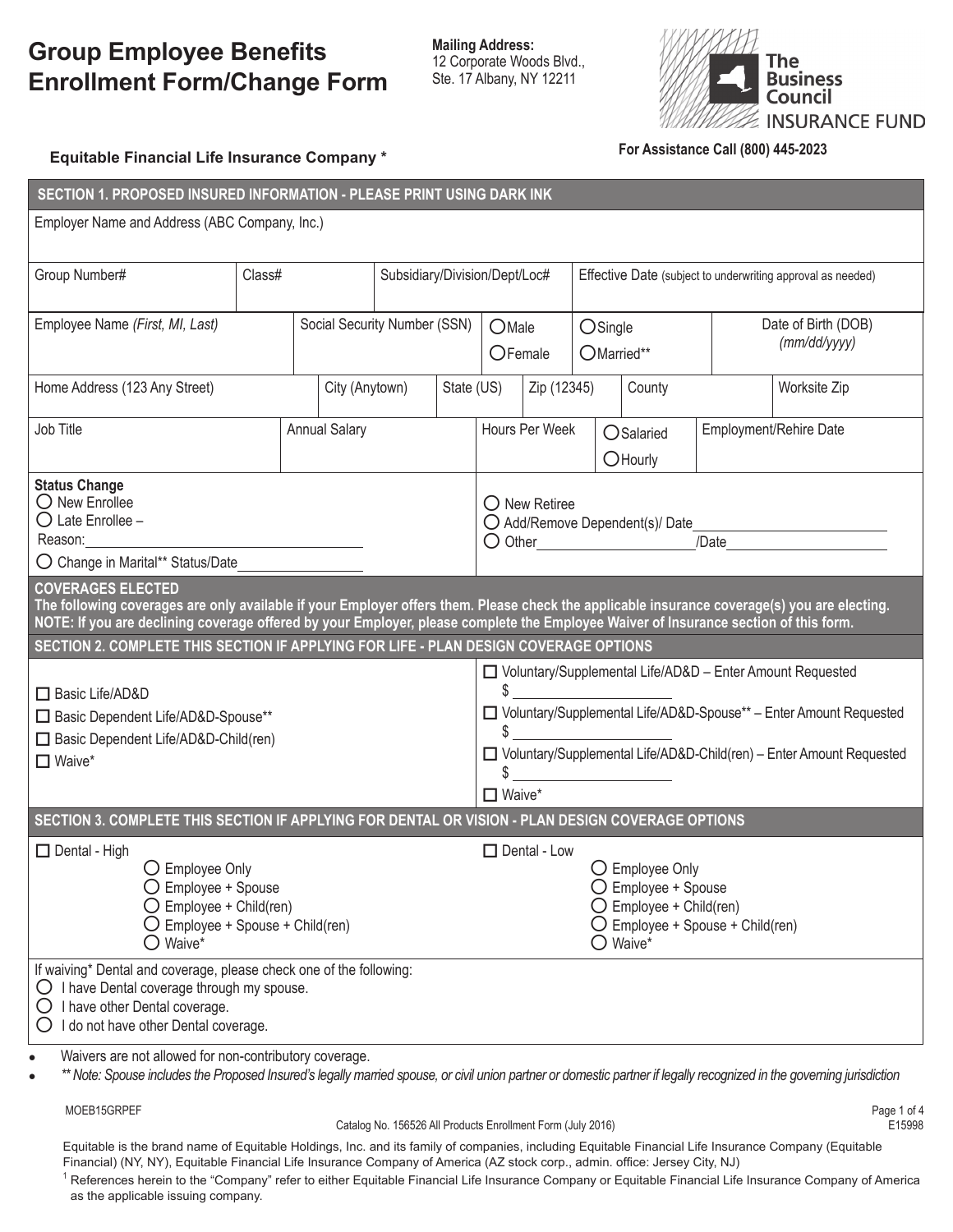| SECTION 3. COMPLETE THIS SECTION IF APPLYING FOR DENTAL OR VISION - PLAN DESIGN COVERAGE OPTIONS (CONTINUED)                                                                                                                                                                                                                                                                                                                                                                                                                                                                                                                                                          |                                    |                               |                                                                                                                    |                               |              |               |              |  |  |
|-----------------------------------------------------------------------------------------------------------------------------------------------------------------------------------------------------------------------------------------------------------------------------------------------------------------------------------------------------------------------------------------------------------------------------------------------------------------------------------------------------------------------------------------------------------------------------------------------------------------------------------------------------------------------|------------------------------------|-------------------------------|--------------------------------------------------------------------------------------------------------------------|-------------------------------|--------------|---------------|--------------|--|--|
| I am enrolling for vision coverage as indicated:                                                                                                                                                                                                                                                                                                                                                                                                                                                                                                                                                                                                                      |                                    |                               |                                                                                                                    |                               |              |               |              |  |  |
| <b>Network Selection</b><br>O VSP-Focus Plan<br>○ EyeMed - ViewPointe Plan                                                                                                                                                                                                                                                                                                                                                                                                                                                                                                                                                                                            |                                    |                               |                                                                                                                    |                               |              |               |              |  |  |
| <b>Cover Tier Selection</b><br>O Employee Only<br>$\bigcirc$ Employee/Child(ren)<br>O Employee/Spouse<br>$\bigcirc$ Family                                                                                                                                                                                                                                                                                                                                                                                                                                                                                                                                            |                                    |                               |                                                                                                                    |                               |              |               |              |  |  |
| If waiving* Vision and coverage, please check one of the following:<br>$\bigcirc$ I have Vision coverage through my spouse.<br>$\bigcirc$ I have other Vision coverage.<br>O I do not have other Vision coverage.                                                                                                                                                                                                                                                                                                                                                                                                                                                     |                                    |                               |                                                                                                                    |                               |              |               |              |  |  |
| SECTION 4. COMPLETE THIS SECTION IF APPLYING FOR DISABILITY INSURANCE                                                                                                                                                                                                                                                                                                                                                                                                                                                                                                                                                                                                 |                                    |                               |                                                                                                                    |                               |              |               |              |  |  |
| Short-Term Disability Amount \$<br><u> 1990 - Johann Barbara, martxa a</u><br>□ Voluntary Short - Term Disability<br>$\Box$ Waive*                                                                                                                                                                                                                                                                                                                                                                                                                                                                                                                                    |                                    |                               | □ Long-Term Disability Amount \$<br>Voluntary Long - Term Disability<br>Enter Amount Requested \$<br>$\Box$ Waive* |                               |              |               |              |  |  |
| SECTION 5. SPOUSE AND DEPENDENT CHILDREN INFORMATION (COMPLETE IF PROPOSED INSURED IS APPLYING FOR DEPENDENT'S COVERAGE).                                                                                                                                                                                                                                                                                                                                                                                                                                                                                                                                             |                                    |                               |                                                                                                                    |                               |              |               |              |  |  |
| <b>Person Proposed for Insurance</b><br>(first, middle and last name)                                                                                                                                                                                                                                                                                                                                                                                                                                                                                                                                                                                                 | Gender                             | Date of Birth<br>(mm/dd/yyyy) |                                                                                                                    | <b>Social Security Number</b> | Life         | <b>Dental</b> |              |  |  |
| Spouse**                                                                                                                                                                                                                                                                                                                                                                                                                                                                                                                                                                                                                                                              | OMale<br>OFemale                   |                               |                                                                                                                    |                               | □            | п             |              |  |  |
| Child                                                                                                                                                                                                                                                                                                                                                                                                                                                                                                                                                                                                                                                                 | OMale<br>OFemale                   |                               |                                                                                                                    |                               | □            | п             |              |  |  |
| Child                                                                                                                                                                                                                                                                                                                                                                                                                                                                                                                                                                                                                                                                 | $O$ Male<br>OFemale                |                               |                                                                                                                    |                               | $\Box$       | п             |              |  |  |
| Child                                                                                                                                                                                                                                                                                                                                                                                                                                                                                                                                                                                                                                                                 | OMale<br>$O$ Female                |                               |                                                                                                                    |                               | $\Box$       | □             |              |  |  |
| Child                                                                                                                                                                                                                                                                                                                                                                                                                                                                                                                                                                                                                                                                 | OMale<br>OFemale                   |                               |                                                                                                                    |                               | □            | п             |              |  |  |
| Child                                                                                                                                                                                                                                                                                                                                                                                                                                                                                                                                                                                                                                                                 | OMale<br>OFemale                   |                               |                                                                                                                    |                               | □            | П             |              |  |  |
| <b>SECTION 6. BENEFICIARIES</b>                                                                                                                                                                                                                                                                                                                                                                                                                                                                                                                                                                                                                                       |                                    |                               |                                                                                                                    |                               |              |               |              |  |  |
| Indicate your beneficiary designation in the space below. If you need more space, please use another sheet.<br>If you are married, or, where permitted by law, in a domestic partnership or civil union, a primary beneficiary designation of a person or organization<br>(1)<br>other than your Spouse/partner may not be valid under your state law. Please consult your legal advisor before making such a designation<br>You may designate more than one primary or secondary beneficiary. Please be sure to indicate the percentage share that each beneficiary should<br>(2)<br>receive. The total within each class - primary and secondary - must equal 100%. |                                    |                               |                                                                                                                    |                               |              |               |              |  |  |
| <b>PRIMARY BENEFICIARY(IES)</b>                                                                                                                                                                                                                                                                                                                                                                                                                                                                                                                                                                                                                                       | <b>Basic Life / Basic AD&amp;D</b> |                               |                                                                                                                    |                               |              |               |              |  |  |
| Name (Last, First, MI)                                                                                                                                                                                                                                                                                                                                                                                                                                                                                                                                                                                                                                                | Address (Street, City, State, Zip) |                               |                                                                                                                    | <b>Social Security Number</b> | Relationship |               | % of Benefit |  |  |
|                                                                                                                                                                                                                                                                                                                                                                                                                                                                                                                                                                                                                                                                       |                                    |                               |                                                                                                                    |                               |              |               |              |  |  |
|                                                                                                                                                                                                                                                                                                                                                                                                                                                                                                                                                                                                                                                                       |                                    |                               |                                                                                                                    |                               |              |               |              |  |  |
|                                                                                                                                                                                                                                                                                                                                                                                                                                                                                                                                                                                                                                                                       |                                    |                               |                                                                                                                    |                               |              |               |              |  |  |
|                                                                                                                                                                                                                                                                                                                                                                                                                                                                                                                                                                                                                                                                       |                                    |                               |                                                                                                                    |                               |              |               |              |  |  |

● Waivers are not allowed for non-contributory coverage.

<sup>1</sup> References herein to the "Company" refer to either Equitable Financial Life Insurance Company or Equitable Financial Life Insurance Company of America as the applicable issuing company.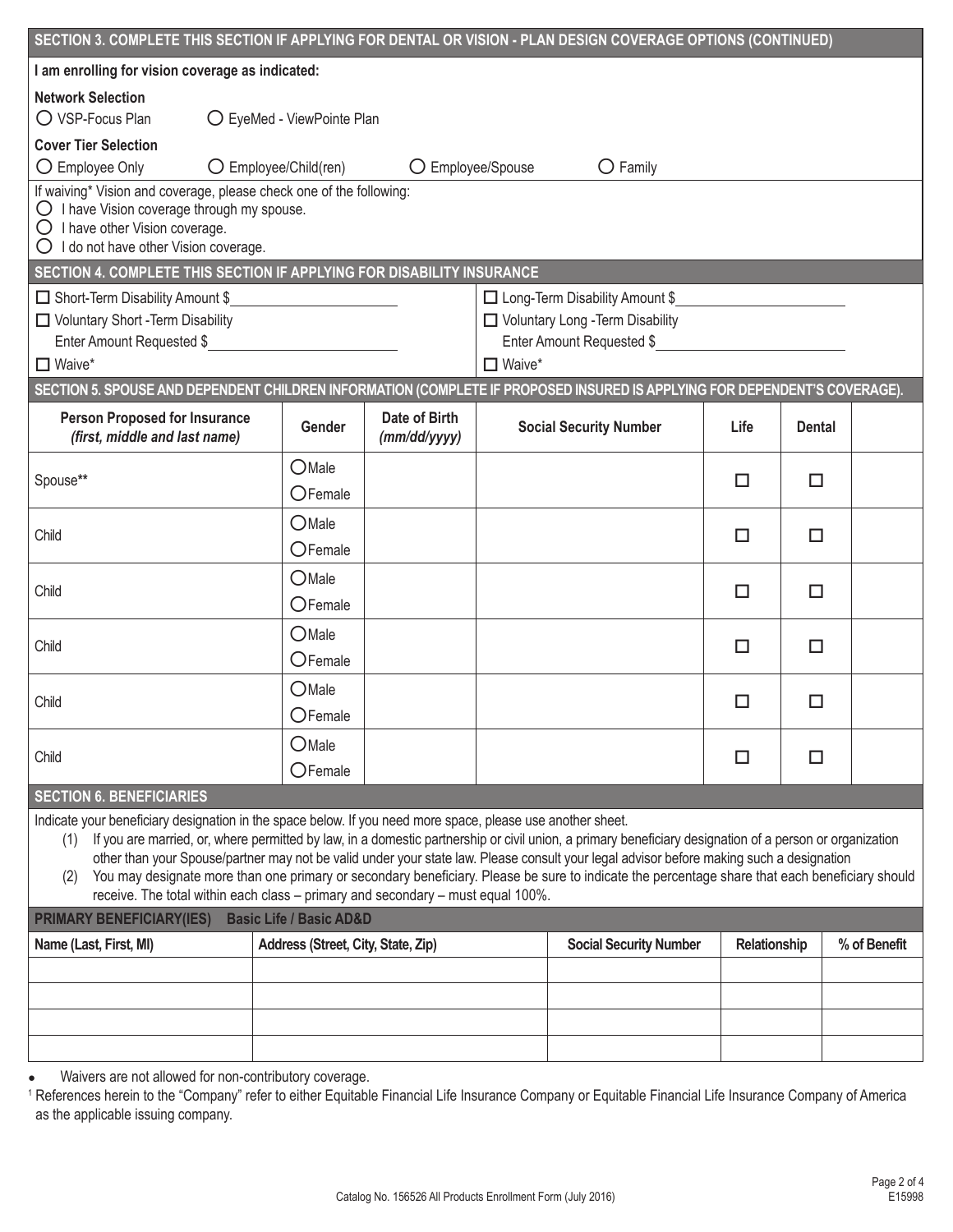| <b>SECONDARY/CONTINGENT BENEFICIARY(IES)</b>                                                                                                                                                                                                                                                                                                                                                                                                                                                                                                                                                                                                                                                                                                                                                                                                | <b>Basic Life / Basic AD&amp;D</b>                                                              |                                                           |              |              |  |  |  |  |
|---------------------------------------------------------------------------------------------------------------------------------------------------------------------------------------------------------------------------------------------------------------------------------------------------------------------------------------------------------------------------------------------------------------------------------------------------------------------------------------------------------------------------------------------------------------------------------------------------------------------------------------------------------------------------------------------------------------------------------------------------------------------------------------------------------------------------------------------|-------------------------------------------------------------------------------------------------|-----------------------------------------------------------|--------------|--------------|--|--|--|--|
| Name (Last, First, MI)                                                                                                                                                                                                                                                                                                                                                                                                                                                                                                                                                                                                                                                                                                                                                                                                                      | Address (Street, City, State, Zip)                                                              | <b>Social Security Number</b>                             | Relationship | % of Benefit |  |  |  |  |
|                                                                                                                                                                                                                                                                                                                                                                                                                                                                                                                                                                                                                                                                                                                                                                                                                                             |                                                                                                 |                                                           |              |              |  |  |  |  |
|                                                                                                                                                                                                                                                                                                                                                                                                                                                                                                                                                                                                                                                                                                                                                                                                                                             |                                                                                                 |                                                           |              |              |  |  |  |  |
|                                                                                                                                                                                                                                                                                                                                                                                                                                                                                                                                                                                                                                                                                                                                                                                                                                             |                                                                                                 |                                                           |              |              |  |  |  |  |
|                                                                                                                                                                                                                                                                                                                                                                                                                                                                                                                                                                                                                                                                                                                                                                                                                                             |                                                                                                 |                                                           |              |              |  |  |  |  |
| PRIMARY BENEFICIARY(IES)<br>Name (Last, First, MI)                                                                                                                                                                                                                                                                                                                                                                                                                                                                                                                                                                                                                                                                                                                                                                                          | Supplemental/Voluntary Life / Supplemental/Voluntary AD&D<br>Address (Street, City, State, Zip) | <b>Social Security Number</b>                             | Relationship | % of Benefit |  |  |  |  |
|                                                                                                                                                                                                                                                                                                                                                                                                                                                                                                                                                                                                                                                                                                                                                                                                                                             |                                                                                                 |                                                           |              |              |  |  |  |  |
|                                                                                                                                                                                                                                                                                                                                                                                                                                                                                                                                                                                                                                                                                                                                                                                                                                             |                                                                                                 |                                                           |              |              |  |  |  |  |
|                                                                                                                                                                                                                                                                                                                                                                                                                                                                                                                                                                                                                                                                                                                                                                                                                                             |                                                                                                 |                                                           |              |              |  |  |  |  |
|                                                                                                                                                                                                                                                                                                                                                                                                                                                                                                                                                                                                                                                                                                                                                                                                                                             |                                                                                                 |                                                           |              |              |  |  |  |  |
| <b>SECONDARY/CONTINGENT BENEFICIARY(IES)</b>                                                                                                                                                                                                                                                                                                                                                                                                                                                                                                                                                                                                                                                                                                                                                                                                |                                                                                                 | Supplemental/Voluntary Life / Supplemental/Voluntary AD&D |              |              |  |  |  |  |
| Name (Last, First, MI)                                                                                                                                                                                                                                                                                                                                                                                                                                                                                                                                                                                                                                                                                                                                                                                                                      | Address (Street, City, State, Zip)                                                              | <b>Social Security Number</b>                             | Relationship | % of Benefit |  |  |  |  |
|                                                                                                                                                                                                                                                                                                                                                                                                                                                                                                                                                                                                                                                                                                                                                                                                                                             |                                                                                                 |                                                           |              |              |  |  |  |  |
|                                                                                                                                                                                                                                                                                                                                                                                                                                                                                                                                                                                                                                                                                                                                                                                                                                             |                                                                                                 |                                                           |              |              |  |  |  |  |
|                                                                                                                                                                                                                                                                                                                                                                                                                                                                                                                                                                                                                                                                                                                                                                                                                                             |                                                                                                 |                                                           |              |              |  |  |  |  |
| PLEASE NOTE: Equitable does not act or serve as a record keeper or a third party administrator in any capacity in connection with an employee's<br>designation of beneficiaries under any group life insurance policy. Equitable assumes no responsibility for an employee's designation of beneficiaries or the<br>transmission, maintenance or use of such information by the Benefits Administrator, Plan Sponsor or the employee. The Benefits Administrator and Plan<br>Sponsor remain solely responsible for maintaining the Plan's official record of such designation and the accuracy of the information                                                                                                                                                                                                                           |                                                                                                 |                                                           |              |              |  |  |  |  |
| <b>SECTION 7. ACKNOWLEDGEMENTS</b>                                                                                                                                                                                                                                                                                                                                                                                                                                                                                                                                                                                                                                                                                                                                                                                                          |                                                                                                 |                                                           |              |              |  |  |  |  |
| By signing this Enrollment form, I understand and agree that:<br>I authorize my Employer to make required deductions, if any, from my salary to pay the premium for my insurance as elected above once in effect.<br>(1)<br>All statements and answers I have given are complete and true to the best of my knowledge and belief.<br>(2)<br>Coverage is not in effect until final approval is given by the Company <sup>1</sup> .<br>(3)<br>No person, except an officer of the Company, is authorized to vary or modify a contract.<br>(4)<br>I have read and acknowledge the applicable fraud warning attached.<br>(5)<br>I, the undersigned agree that statements and answers in all parts of the enrollment form are true and complete to the best of my knowledge and belief.<br>(6)<br><b>SECTION 8. EMPLOYEE WAIVER OF INSURANCE</b> |                                                                                                 |                                                           |              |              |  |  |  |  |
| I have been given the opportunity to apply for the group insurance plan coverage as presented to me, but do NOT wish to enroll in the insurance plans                                                                                                                                                                                                                                                                                                                                                                                                                                                                                                                                                                                                                                                                                       |                                                                                                 |                                                           |              |              |  |  |  |  |
| offered. Coverage offered by my Employer and not elected in the Insurance Coverage Election portion of this form is assumed to be coverage that I have<br>refused. No waivers are allowed for non-contributory coverage. I understand that if I or my dependents decide to apply for this group insurance plan at a<br>later date, Late entrant penalty and/or Evidence of Insurability will be required at my own expense. The Evidence of Insurability must be approved by the<br>Company.                                                                                                                                                                                                                                                                                                                                                |                                                                                                 |                                                           |              |              |  |  |  |  |
|                                                                                                                                                                                                                                                                                                                                                                                                                                                                                                                                                                                                                                                                                                                                                                                                                                             |                                                                                                 |                                                           |              |              |  |  |  |  |
|                                                                                                                                                                                                                                                                                                                                                                                                                                                                                                                                                                                                                                                                                                                                                                                                                                             |                                                                                                 |                                                           |              |              |  |  |  |  |

**Signature Date**

Sign Here

<sup>1</sup> References herein to the "Company" refer to either Equitable Financial Life Insurance Company or Equitable Financial Life Insurance Company of America as the applicable issuing company.

**Employee/Applicant**